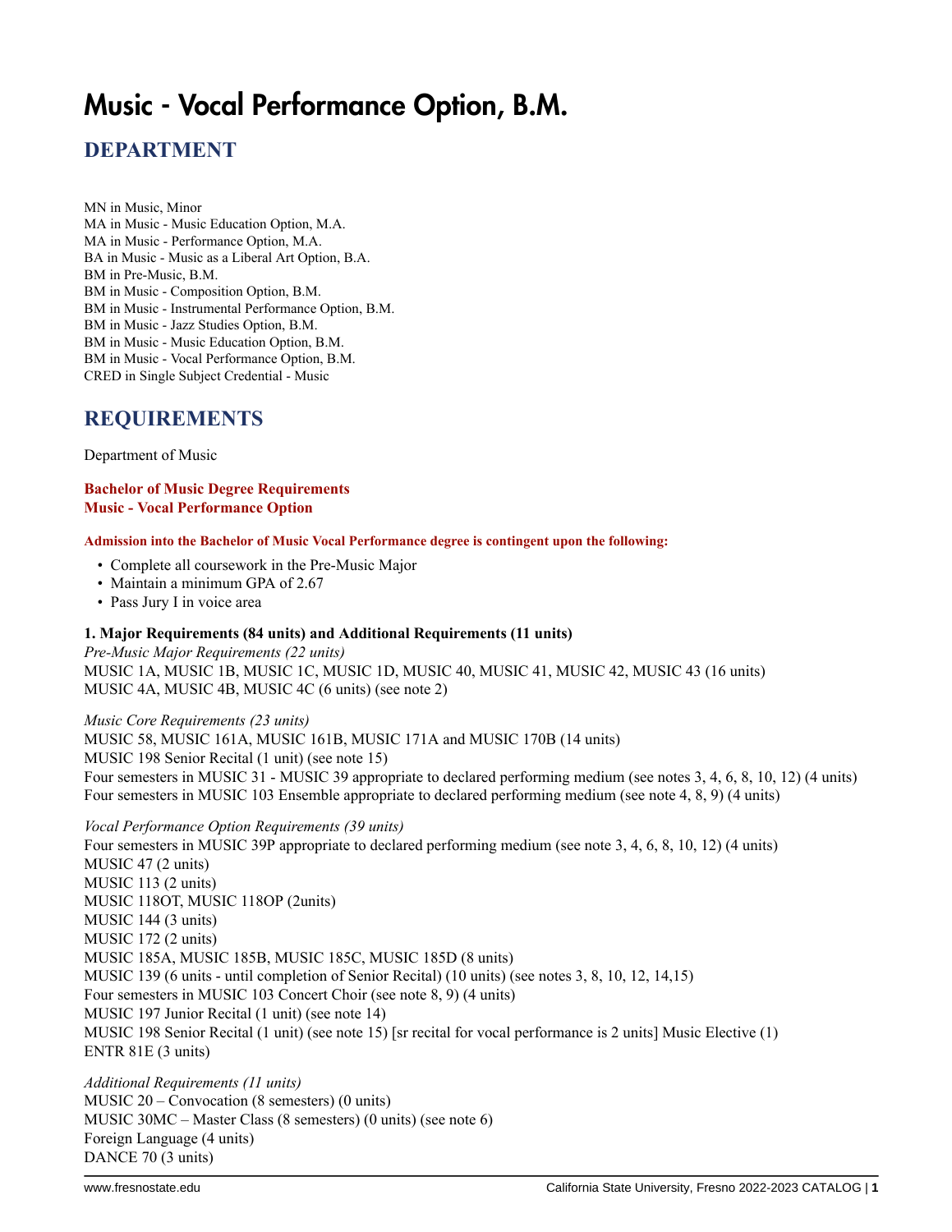### Additional Foreign Language (4 units)

### **2. General Education Requirements (49 units)**

Note: Music Majors are exempt for 9 units from GE Area C1, C3, and IC. (see note 7). The following additional requirements will count towards GE: Foreign Language (3 units towards GE Area C2) and DANCE 70 (GE Area E)

#### **3. Other requirements (9 units)**

American Government and Institutions (PLSI 2), Multicultural and International (MI), and Upper-division writing. Note: MUSIC 171A will count towards the M/I Requirement

#### **4. Other Departmental and Vocal Performance Degree Requirements** must also be passed to complete the Vocal Performance degree.

### **5. Total (132 units)**

Other Departmental Requirements

- 1. Students intending to pursue the B.M. degrees must take a theory and ear training proficiency examination after completion of Music 1D and 43. Students not passing this exam will not be allowed to register for their recital (Music 198).
- 2. Students majoring in music must enroll in a piano class (4A, 4B, and 4C) until the departmental piano proficiency examination has been passed. Piano music majors must enroll in Music 14 and 114 in lieu of 4A, 4B, 4C and the piano proficiency examination. (See Department of Music Undergraduate Student Handbook for details.)
- 3. Students in Music 31/31E/31J/31P 39/39E/39J/39P will perform in student recitals as assigned by their instructor.
- 4. Students in Music 31/31E/31J/31P 39/39E/39J/39P are required to concurrently enroll in an appropriate ensemble. Brass, Percussion, and Wind students: 103SB, 103SO, or 103WO; String students: 103SO; Voice students: 103CC; Jazz Students: 103JO
- 5. Music students must earn a grade of C or better in each course used to satisfy the requirements of the major, including the Pre-Major. No course taken for the music major can be graded on a CR/NC basis except for courses with mandatory CR/ NC grading.
- 6. Students in Music  $31/31E/31J/31P 39/39E/39J/39P$ , and  $131/131J 139/139J$  are required to concurrently enroll in the appropriate master class (Music 30MC/30JF) for their instrument/voice.
- 7. The university General Education requirement is 49 units. Students majoring in the Bachelors of Music or Bachelors of Music Education take 40 units of General Education, with 9 units waived. These 9 units are from Areas C1, C3, and IC. The requirements for these areas are covered in required coursework for the major. **Other Vocal Performance Degree Requirement**
- 8. Students enrolled in 39P and 139 are required to concurrently enroll in MUS 103CC through the senior recital.
- 9. Vocal Performance majors may substitute up to 2 units of MUS 102CS for the MUS 103CC requirements, with permission of the Director of Choral Activities.
- 10. Upon conclusion of the second semester of Music 39P, students must attempt Jury I. Transfer students typically attempt Jury I in their first semester. Students are allowed two attempts, taken in consecutive semesters, to pass Jury I. Failure to pass a second attempt will result in the student being declined enrollment into the Vocal Performance major.
- 11.Students must pass the piano proficiency examination, Music 1B, and Music 41 before attempting Jury II.
- 12. Upon conclusion of the fourth semester of Music 39P, sophomores will typically attempt Jury II. Transfer students will typically attempt Jury II in their second semester of study. Students are allowed two attempts, taken in consecutive semesters, to pass Jury II. Failure to pass a second attempt will result in the student being dropped from the BM in Vocal Performance major but may continue as a Bachelor of Arts major.
- 13.Jury II must be passed before students are allowed to enroll in upper division lessons.
- 14. Beginning the first semester of Music 139, Vocal Performance students will begin preparation of the Junior Recital (Music 197). Failure to pass the Junior Recital will result in the student being dropped from the Vocal Performance major but may continue as a Bachelor of Arts major.
- 15.Students will typically perform a Senior recital at the end of their fourth semester of Music 139.

# **FACULTY**

The Department of Music faculty has backgrounds in varied areas of specialization. Many members of the faculty have national and international reputations as performing artists and teachers. Others are well known for their scholarly research, articles, and books. They are all dedicated to providing students with the best music education possible both in their classes and studios.